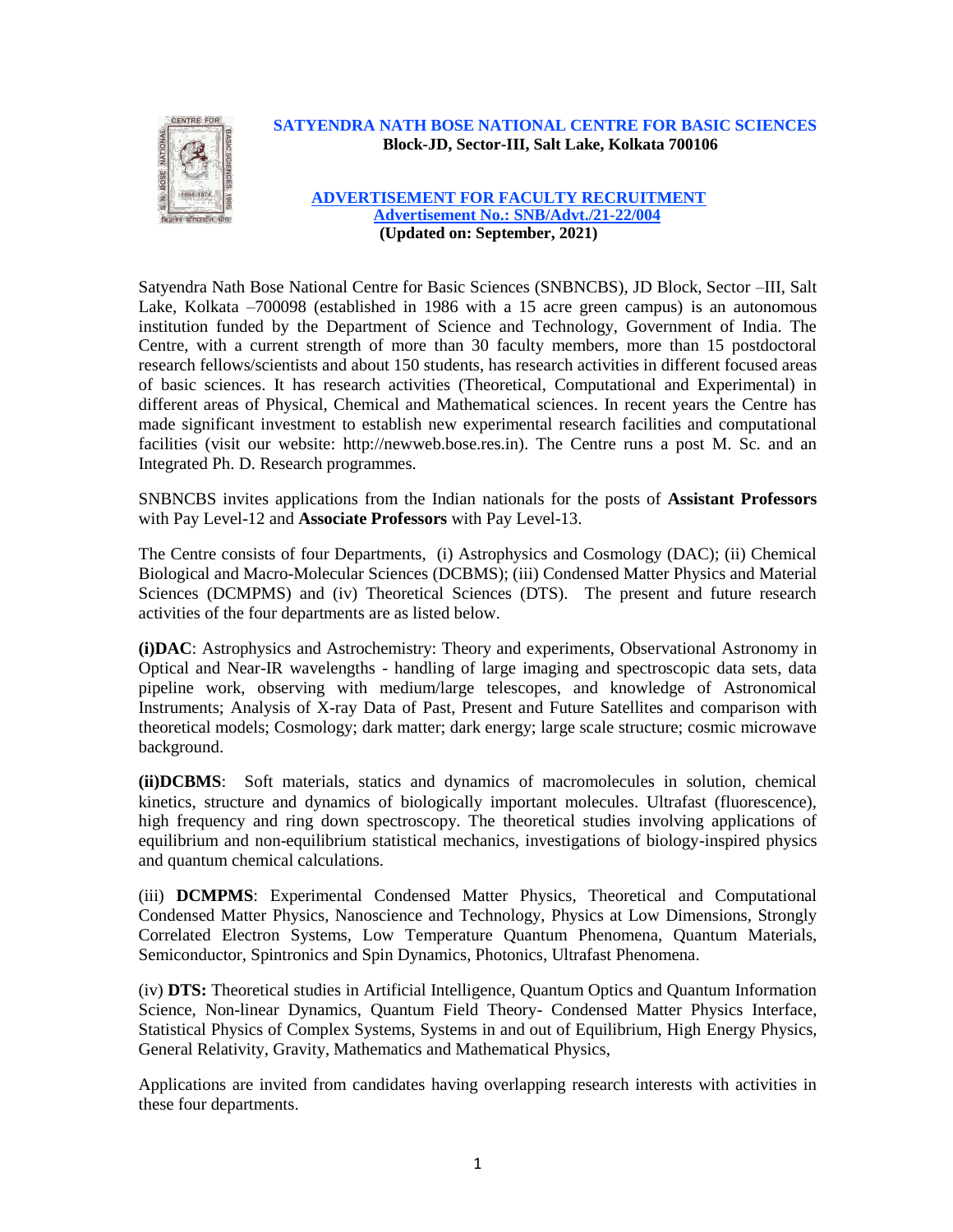Faculties participate in the research and teaching activities. A faculty member is expected to execute his / her own science research programs, secure extramural research funding, supervise students in the Ph. D. level and mentoring in the post-doctoral level as well as take part in teaching the students on a regular basis.

# **B. Qualification required**

Minimum Qualification (for all faculty positions): Ph. D. with first class or equivalent (in terms of grades, etc.) at the preceding degree in the appropriate branch, with a very good academic record throughout (also see in Notes below). Successful applicants after joining are expected to carry out independent research and guide Ph. D. students. He / she are expected to publish high quality research papers in peer -reviewed journals.

**Associate Professor**: Preferably below 45 years of age with five years' teaching and / or research experience of which at least two years should be at the level of Assistant Professor or equivalent. Past records of securing extramural funding and supervising postgraduate students are desirable.

**Assistant Professor**: Preferably below 40 years of age and having post-doctoral experience of at least three years.

The incumbents are expected to carry out independent research and guide Ph.D. students. He is expected to publish high quality research papers in peer-reviewed journals.

| Post                | <b>Pay Level</b><br>$(7th$ CPC) | Pay Band<br>$(6th$ CPC $)$ |
|---------------------|---------------------------------|----------------------------|
| Associate Professor |                                 | 37400 - 67000              |
| Assistant Professor |                                 | 15600 - 39100              |

## **C. Pay scales (unrevised) and total emoluments at the entry point**

The pay carries all other allowances as admissible to a Central Government employee stationed at Kolkata. The other benefits, such as book grants, research initiation grant, financial support towards national and international conferences etc. shall be permitted as per the Centre's norms.

## **D. Application**

An application form for faculty positions in the form of a .doc file is available at **CLICK** [HERE.](https://newweb.bose.res.in/linked-objects/New_Advertisement_2021/Application_Form.doc) The application must be complete in all respects as prescribed in this form. The duly filled and appropriately signed form forwarded through proper channel should be sent along with all enclosures to: **Registrar, Satyendra Nath Bose National Centre for Basic Sciences, Block-JD, Sector-III, Salt Lake, Kolkata 700106.** A soft copy is to be sent by E-mail to: facultyapplications sept21@bose.res.in (photo and signature not required in soft copy).